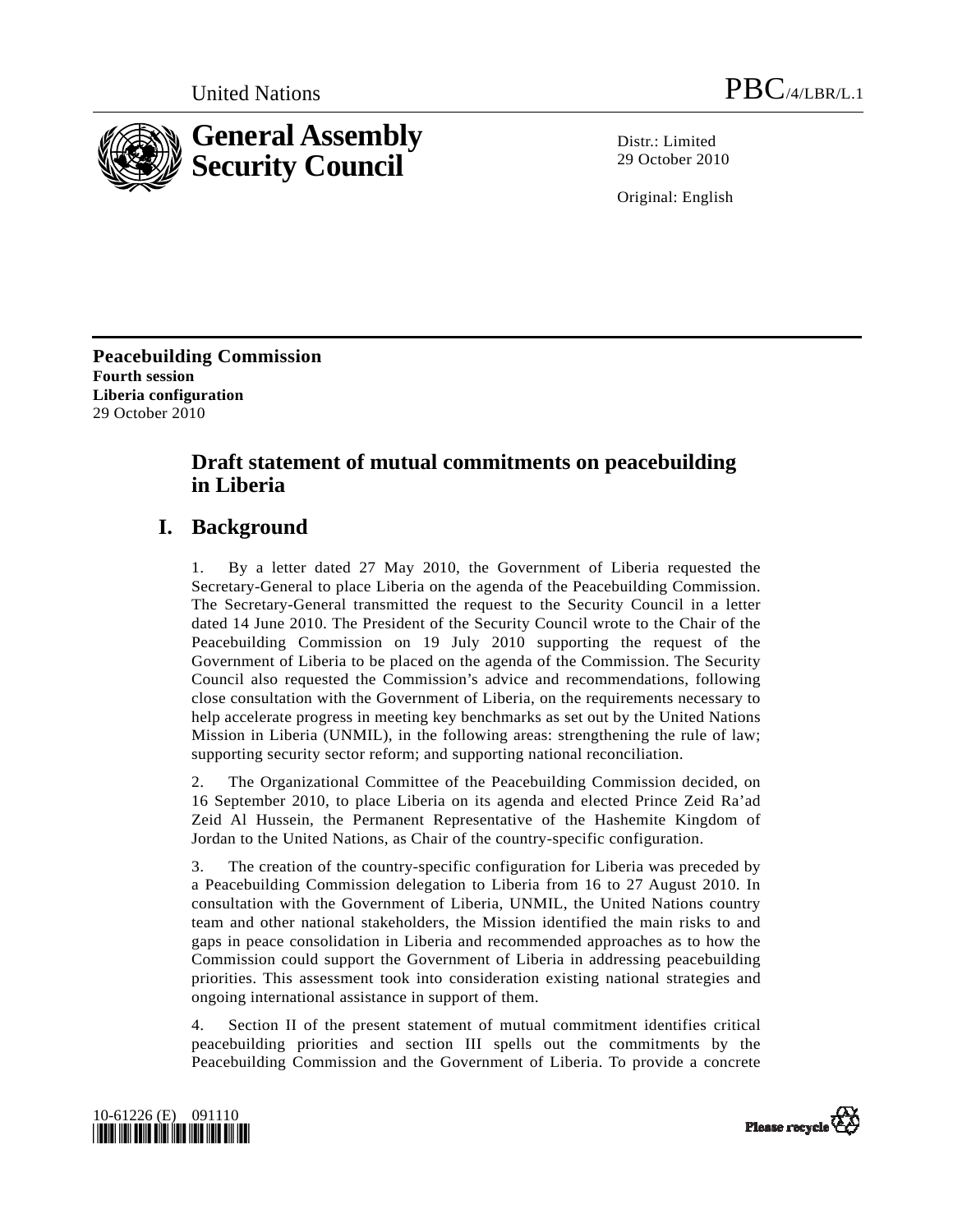picture of the peacebuilding challenges in Liberia, section II outlines the larger needs while section III prioritizes among them and lists what the Government of Liberia and the Commission can realistically achieve. The statement is a flexible instrument that can be adjusted jointly by the Government of Liberia and the Peacebuilding Commission in the light of developments in national peacebuilding efforts. Periodic reviews of the engagement based on targets will be carried out every nine months to monitor progress and amend the statement as needed. This instrument has benefited from and draws on the findings of the Peacebuilding Commission delegation and the views of the configuration. It is aligned with Liberia's national strategic vision, namely, the Poverty Reduction Strategy, and contributes to the foundation for its prospective successor Vision 2030: Liberia Rising. The engagement between the Government of Liberia and the Commission will be based on the principles of national ownership and leadership; international partnership in support of national efforts; and joint responsibility.

5. In order to ensure complementarity between the work of the Peacebuilding Commission and the Peacebuilding Fund, the statement will inform the Liberian Priority Plan, which will serve as the basis for Peacebuilding Fund intervention. The Government of Liberia will lead the preparation of the Priority Plan with the support of the Joint Steering Committee and the United Nations Peacebuilding Support Office and in consultation with national stakeholders. The Priority Plan may articulate needs beyond the Peacebuilding Fund providing a road map for additional resource mobilization and advocacy by the Commission. The Joint Steering Committee is responsible for the review and approval of projects, as well as measuring and monitoring the progress and impact of projects.

# **II. Peacebuilding priorities**

6. The peacebuilding priorities identified in the present statement of mutual commitment are the rule of law, security sector reform and national reconciliation. Substantial efforts in the past seven years have been invested in these sectors. UNMIL has, in particular, played an instrumental role in maintaining security. Further support will facilitate a smooth transfer from UNMIL, with the close collaboration of the United Nations country team, to the Government of Liberia in security management, as well as tackle critical root causes and drivers of conflict. The regional dimension of the conflict and gender considerations will be appropriately incorporated into peacebuilding activities.

## **A. Strengthening the rule of law**

7. Advancing the rule of law in Liberia is fundamental to the country's peace consolidation efforts. Historically, parallel political, social and legal systems reflected the polarization of Liberians into settler and indigenous populations, creating conditions ripe for conflict and the means to perpetuate it. The current lack of capacity has resulted in concerns that the justice system does not provide an impartial service to all Liberians. A holistic approach focusing on five main areas holds the potential to build upon achievements to date and bolster Liberian confidence in the formal justice system: legislative review; increased access;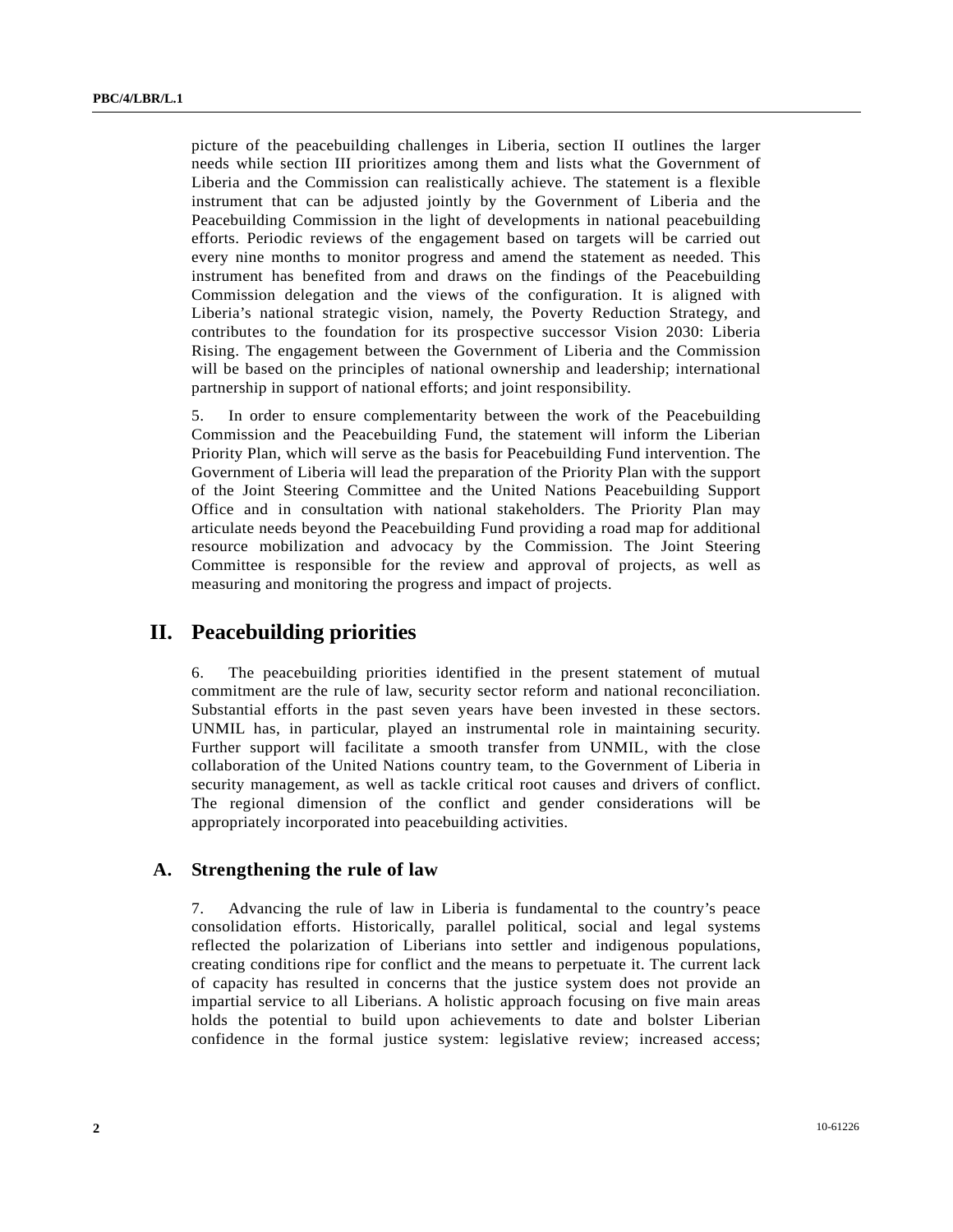enhanced capacity; effective oversight bodies; and robust public information programmes.

#### **Priority actions**

8. **Legislative review**: From the founding of the Liberian State, a dual justice system of customary and statutory laws evolved with limited coordination and without effective oversight mechanisms. Two constructive approaches are being taken to clarify jurisdictions and establish immediate-term guidance as well as medium-term processes to develop a strategic vision on interaction between the two systems:

 (a) Legislative reform, including the establishment of the Law Reform Commission to consider, among other things, the dual justice system;

 (b) Dialogue on this issue, including the convening of a national conference in April 2010.

Complementary to these activities and reflective of the urgent need to resolve land tenure disputes is the establishment of the Land Commission, which was inaugurated in March 2010. That Commission is undertaking a review of land laws and other efforts to clarify claims where it can.

9. These are inherently national processes, which are contingent on national political will. Under the auspices of the Peacebuilding Commission, the international community can maintain an active "watching brief", supporting and guiding, as appropriate, in order to ensure that the Land Commission's respective reviews advance in a rights-based, comprehensive and inclusive manner that engages all segments of the Liberian population.

10. **Increased access**: The formal justice system is accessible through public defender offices, legal aid centres and prosecution services. However, these services are limited and inefficient, which leads to a backlog in cases processed and unacceptable levels of pre-trial detention. Various efforts have been addressing the scarce presence of the justice system in the country, such as the Judicial Institute's Professional Magistrates programme and the Task Force on Non-Lawyers. Nonetheless, extending the justice system coverage throughout the country necessitates substantial support in terms of posting staff to the countryside, increasing qualified human resources and constructing the necessary infrastructure for administering justice, e.g., courts, prisons. These interventions need to be synchronized with the deployment of the Liberia National Police and the building of the capacity of municipal government structures to provide the necessary administrative support. While these needs are urgent, efforts to address them should be carried out in an incremental manner that the Government of Liberia will be able to sustain. In parallel, the capacity and quality of the corrections facilities also need attention.

11. **Enhanced capacity**: Despite advances, the judiciary remains in need of significant capacity development from a substantive as well as administrative perspective. An array of training has been held for the legal sector and some infrastructure has been put in place. Efforts are now needed to nurture the formal education and training system to prepare and upgrade legal staff at all levels of the judicial system. A significant component of this education will entail administrative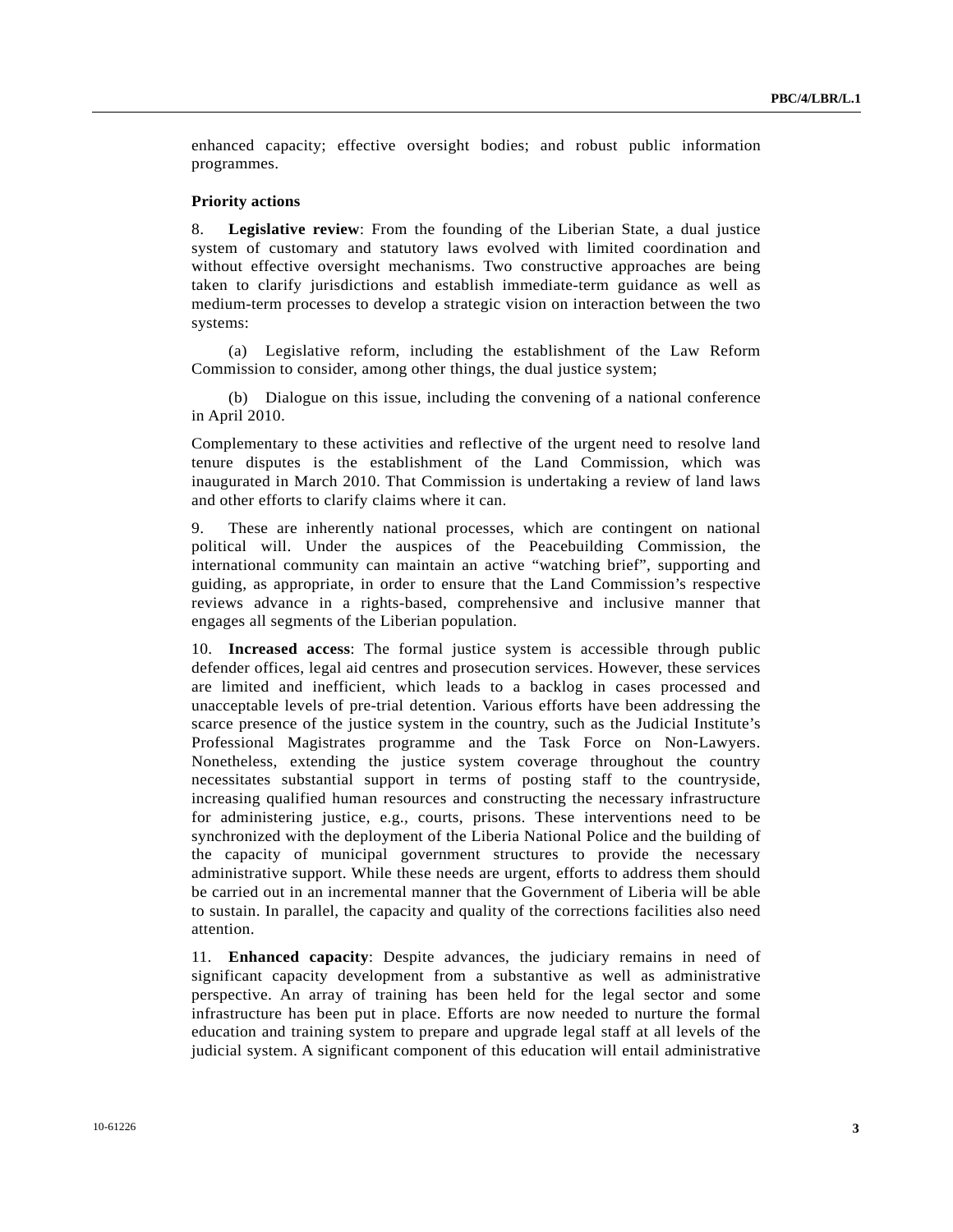and management skill development, which are critical to creating sustainable institutions.

12. A second and urgent intervention is to establish a case management and tracking system that effectively links the interventions of all components of the judicial system. Complementary to this, is fostering professional relationships across the entire system.

13. **Justice system oversight mechanisms**: Corruption and mismanagement continue to hamper functioning of the justice system and spawn public discontent. Existing oversight bodies, including the Judicial Review Commission and the Professional Standards Division of the Liberia National Police merit development and support. Gaps, however, may exist with regard to oversight body(ies) for prosecuting counsel and public defenders. In general, it is unclear where civilians can lodge corruption complaints against components of the justice system.

14. **Public information and outreach**: Central to improving the rule of law is an informed and engaged public. Currently, the public has a poor understanding of the system, in particular their rights and responsibilities in the legal system. This hinders processing of cases, facilitates corruption and generates misinformation that has ignited conflict and may do so again. A public information and outreach campaign, building on existing legal outreach projects, can help address the fundamental alienation much of the population feels with respect to the justice system.

### **B. Supporting security sector reform**

15. Liberia is at a critical phase in security sector reform. It has progressed from disarming and demobilizing combatants to building a national security strategy and key security institutions, including the Liberia National Police, the Bureau of Immigration and Naturalization and the Armed Forces of Liberia. Public trust in these institutions, however, is weak. With the anticipated drawdown of UNMIL peacekeepers, Liberian security forces must be equipped to assume full responsibility to maintain law and order. Numerous activities are ongoing in this direction, in particular the Justice and Security Trust Fund, which supports reform of the Liberia National Police, the Bureau of Immigration and Naturalization and corrections over the medium term. Additional backing and short-term gap-filling would better ensure successful completion of these activities in the following areas: legislative action, enhanced capacity including presence, effective oversight mechanisms and regional collaboration. In recognizing the scale of human rights violations, particularly against females, promotion of human rights should be mainstreamed throughout these activities.

#### **Priority actions**

16. **Legislative action**: The long-awaited omnibus legislation known as the National Security Reform and Intelligence Act has been submitted to the legislature by the Executive. Maintaining momentum is necessary to ensure its early adoption and implementation. Follow-up legislation for each security institution will also have to be enacted to create the necessary legal framework for institution-specific reforms.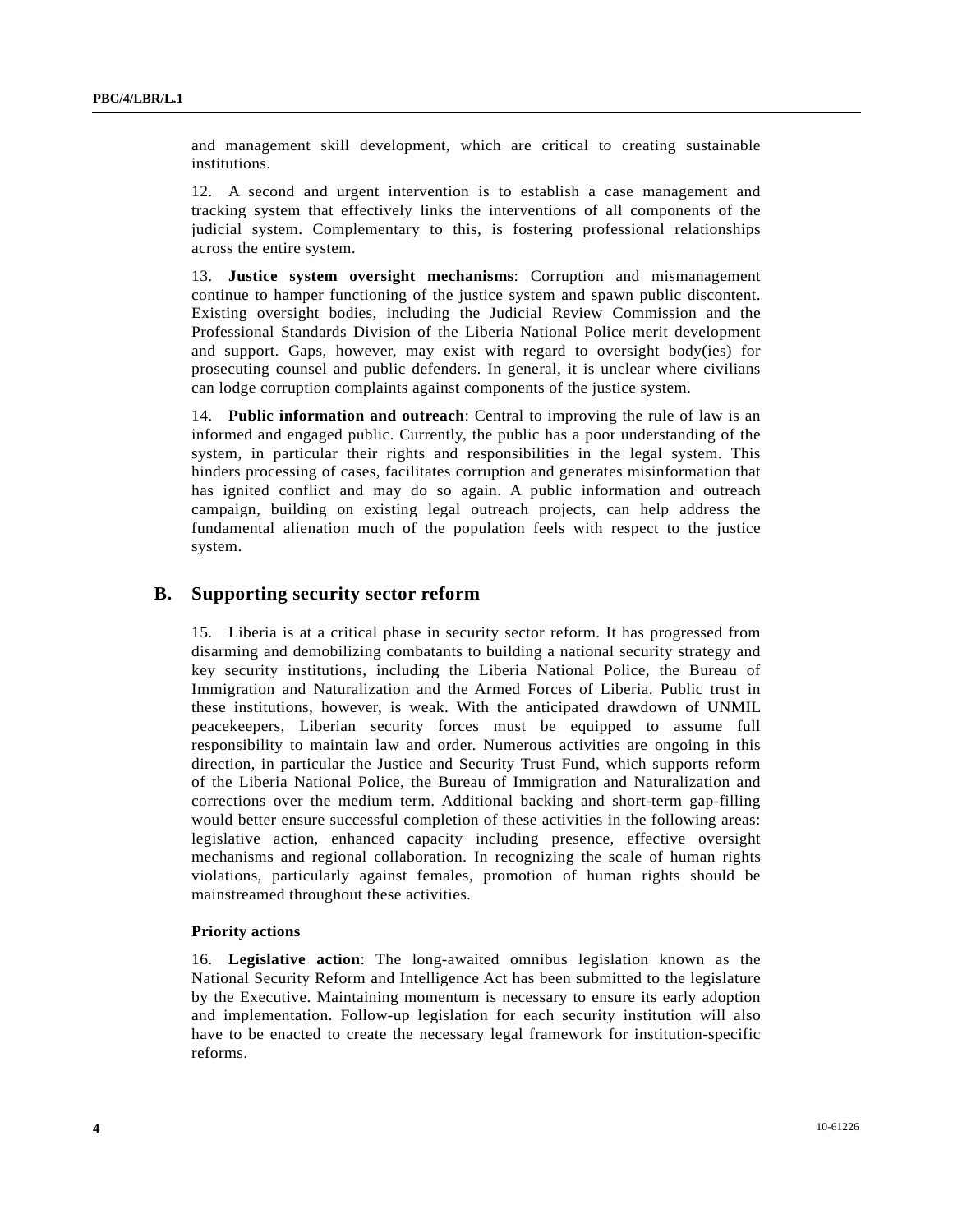17. The Liberia National Police comprises about 4,000 police personnel, who have been trained and deployed. However, their effectiveness is limited, requiring funding and technical support to enable adequate responses. The Police Strategic Plan outlines six priority interventions: Police Support Unit capacity development; establishment of a communication network; enhancement of Liberia National Police investigation capacity; development and reinforcement of transportation capacity; development of nationwide information technology network; and reinforcement of Liberia National Police professional standards.

18. As indicated above in the section on rule of law reform, the deployment of the police throughout the country is critical. To strengthen the Liberia National Police presence outside Monrovia in a sustainable manner, developing five regional hubs would be advisable.

19. The Bureau of Immigration and Naturalization has begun to be reformed but fundamental institutional reform in line with the recently adopted Bureau of Immigration and Naturalization Strategic Plan is needed. A strong Bureau of Immigration and Naturalization could decrease pressure on the Liberia National Police. With increased success in arresting illegal border crossings, the level of crime should decrease, thereby making the task of the Liberia National Police more manageable. In addition, a more effective Bureau of Immigration and Naturalization will have a regional dimension in countering the arms and drug trafficking challenge facing all of West Africa.

20. The Armed Forces of Liberia has benefited from basic military training of 2,000 recruits and is expected to be operational by 2012. However, the financial burden of maintaining the army has raised questions of sustainability as well as clarity on its role under the Constitution. Accountability matters also merit attention as politicization of the military has been a root cause and driving factor of conflict in the country. Establishing civilian oversight is vital to changing the current lack of public confidence in security institutions. Attention also should be directed towards enhancing inter-institutional relationships, which are essential for a functioning security system, through the empowerment of the National Security Council and County Security Councils, as well as relevant oversight bodies in the legislature.

21. **Regional collaboration**: Many of the security challenges being faced in Liberia have subregional dimensions on which the Economic Community of West African States (ECOWAS) engages. The Government of Liberia is an active member State of ECOWAS and partakes in ECOWAS initiatives. Key among these initiatives is the West African Coast Initiative on transnational crime and the National Commission on Small Arms, which is in line with the ECOWAS Convention on Small Arms and Light Weapons. Supporting participation and harmonization between national and regional instruments will assist in boosting sustainability of Liberia's efforts and its complementarities in the subregion. A Peacebuilding Fund project in Sierra Leone supported the Makona River Initiative, which is promoting regional cooperation between Guinea, Liberia and Sierra Leone. Similar opportunities may exist to enhance Liberia's engagement in this Initiative.

## **C. Promoting national reconciliation**

22. Reconciliation is in the early phases. Civil conflict in Liberia is rooted in the historic rift between the American Liberians and the indigenous populations.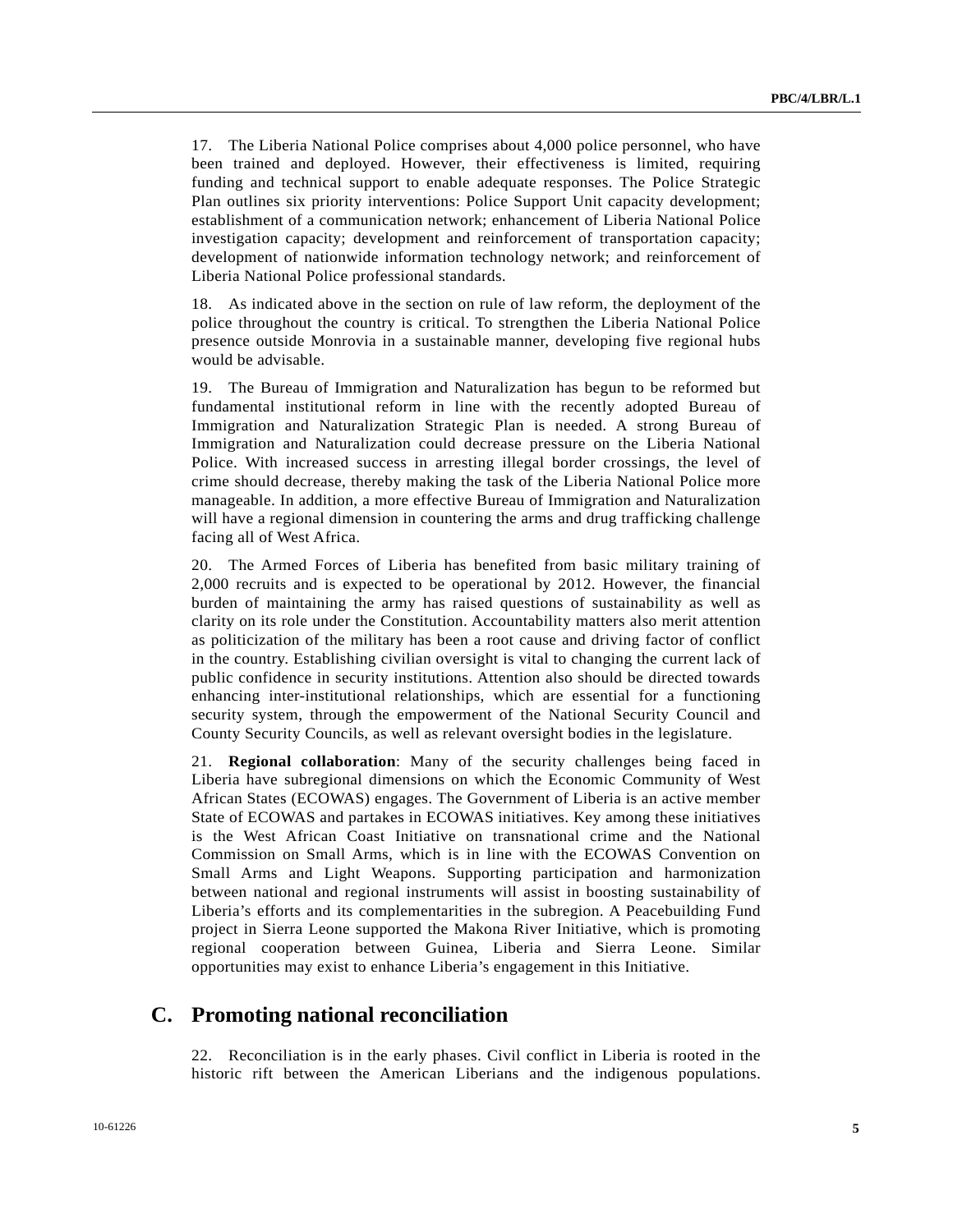Liberians currently view the issue from a multitude of angles: national identity; ethnic tensions; the divide between American Liberians and indigenous populations; and equal access to justice, government services and economic opportunity. In large part, the incomplete reconciliation process and magnitude of potential disputes seems linked to the absence of capacities for conflict mediation, particularly alternative disputes resolution and mediation processes in the courts. Uncertainty on land rights, as noted above under the section on the rule of law, is a particularly contentious issue that is triggering isolated incidents of conflict and has been cited as having the potential to lead to widespread violence. Concerns also exist over disaffected youth as a potential threat to peace and stability, particularly with the upcoming elections.

#### **Priority actions**

23. As noted above under the section on the rule of law, land rights and tenure is an urgent matter. In view of the complexity of the land issue and the multitude of efforts working on those issues, this issue should be an immediate priority pulling on expertise from the international community to identify the best way forward, drawing on, as appropriate, lessons learned in other countries emerging from conflict. Consideration should also be given to identifying ways to strengthen the capacity of the Land Commission.

24. Efforts need to be taken to strengthen national identity. A pilot youth project for 1,000 participants that develops skills while promoting a shared sense of national identity and a spirit of public service could be developed. The project should be based on lessons learned from other similar projects, particularly the reintegration programmes pursued for ex-combatants as well as current projects of the United Nations, World Bank, the United States Agency for International Development, and others.

25. More targeted outreach is required to empower civil society organizations including traditional and religious leaders with a focus on women to assume their critical role in the country's peacebuilding and recovery. Projects that place specific emphasis on skills training, entrepreneurship and civic duty need to be scaled up and replicated contributing to help reinforce Liberians' sense of patriotism.

26. The Truth and Reconciliation Commission published its report in December 2009, making recommendations that could pave the way for a long-term reconciliation agenda. Two Presidential quarterly reports on implementation have since been submitted. Nonetheless, the report has been highly controversial and the public's understanding of its contents and its recommendations could be enhanced. At the same time, support does appear to exist for starting the palaver huts programme recommended in the Truth and Reconciliation Commission report and for the mandate of the Independent National Commission for Human Rights. The latter, like the Truth and Reconciliation Commission, was provided for in the Comprehensive Peace Agreement.

27. Although the Independent National Commission on Human Rights Act has been in force since 2005, as a body it only recently became functional. In view of the scale of human rights violations committed during the war, this body could be instrumental in remedying past violations as well as strengthening respect for human rights. The expertise of the Carter Center and the American Bar Association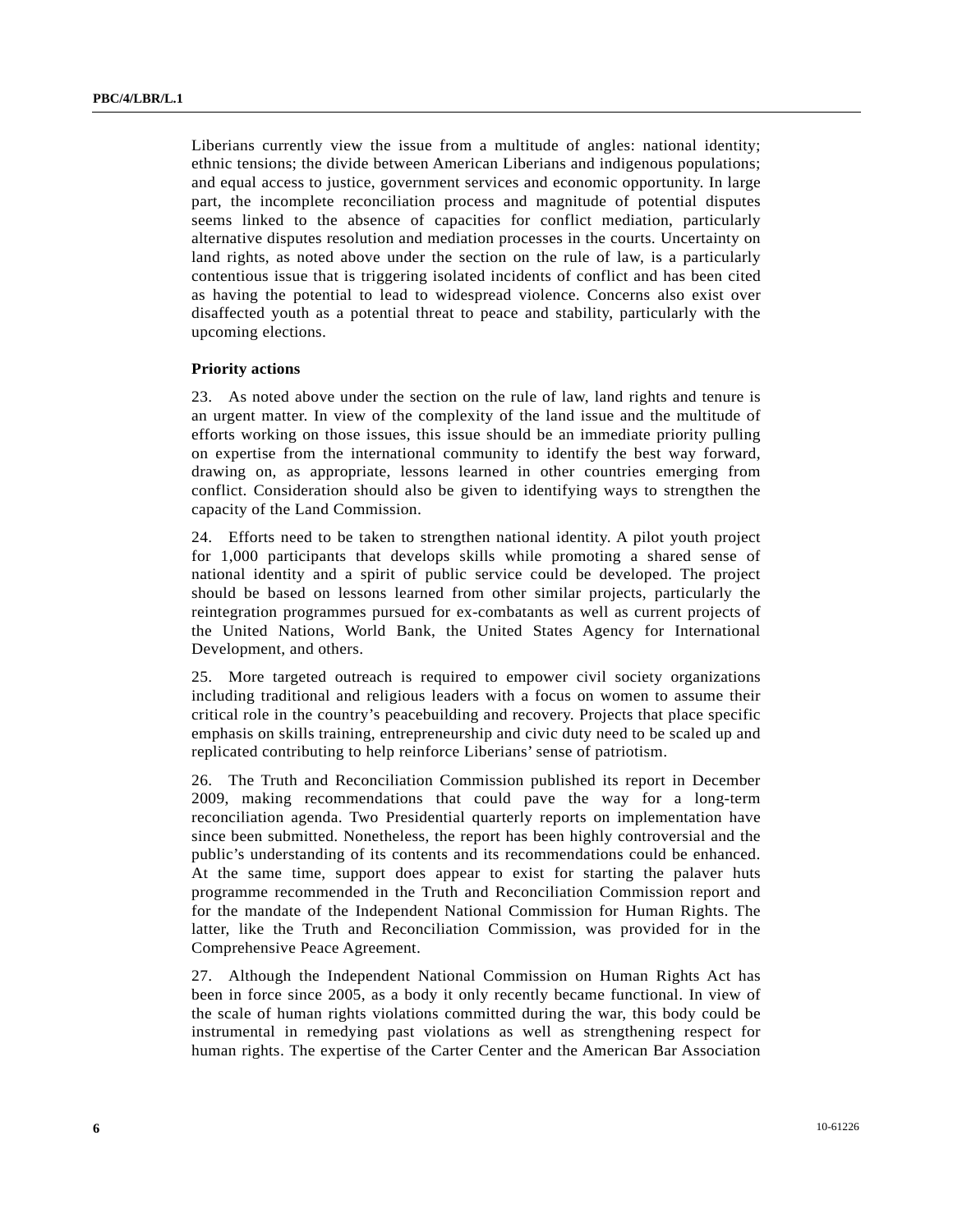could be equally valuable in strengthening alternative disputes resolution and mediation processes complementary to ongoing judicial reform.

28. The Truth and Reconciliation Commission and the Independent National Commission for Human Rights entail national processes, which may necessitate international political leverage to fulfil the original intent of the Comprehensive Peace Agreement, but, moreover, to create an environment conducive to reconciliation. Strategic support to strengthening the State's capacity to promote national dialogue and reconciliation should also be provided.

## **III. Mutual commitments**

29. The Government of Liberia and the Peacebuilding Commission undertake to strengthen their partnership in support of the peacebuilding effort in Liberia. In doing so, both parties recognize that the primary responsibility for peace consolidation and development rests with the Government and people of Liberia. The commitments of each party are detailed below.

### **A. Commitments by the Government of Liberia**

30. The Government of Liberia commits to pursue the actions described below in the three main priority areas.

#### **(a) Strengthening the rule of law**

- Prioritize the political will to facilitate the work of the Law Reform Commission and the Land Commission to better enable them to realize their mandates
- Increase budgetary allocations for the justice sector and take immediate steps to reduce the unacceptable levels of pre-trial detention cases
- Strengthen human resource management to ensure that vetted judicial staff with appropriate training and an accurate understanding of the law are deployed in the counties keeping pace with the deployment of the Liberia National Police
- Engage in public outreach, informing citizens of their rights and responsibilities in the legal system as well as its functioning
- Create and implement a case management and tracking system while simultaneously fostering professional relationships among all components of the justice system, including the Liberia National Police
- Establish effective oversight mechanisms for the justice system which provide guarantees for judicial independence and public accountability.

#### **(b) Supporting security sector reform**

 • Maintain the political will to pass and implement the National Security Reform and Intelligence Act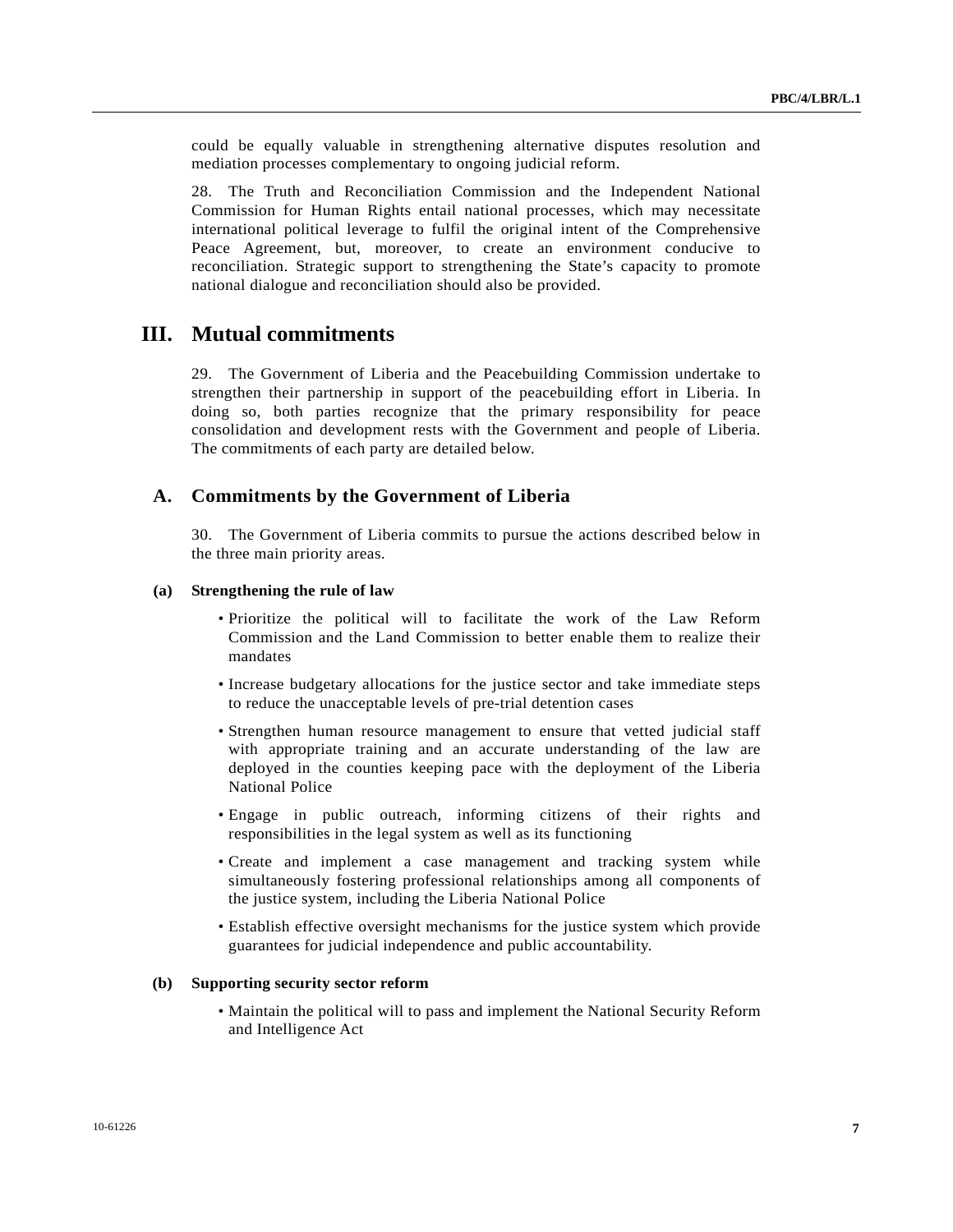- Increase budgetary allocations for institutions central to security and the rule of law, including the Armed Forces of Liberia, Liberia National Police, Bureau of Immigration and Naturalization and Corrections
- Support the establishment and ongoing maintenance of five regional hubs initiating work on the first hub by the end of 2010
- Advance reform of the Bureau of Immigration and Naturalization in line with its Strategic Plan while maintaining progress for Liberia National Police reform
- Advance efforts to establish effective civilian oversight mechanisms for national security institutions, in particular empowering the National Security Council, County Security Councils and relevant oversight bodies in the legislature
- Continue engagement in regional initiatives pursued by ECOWAS.

#### **(c) Promoting national reconciliation**

- Increase the holding of inclusive dialogue over national reconciliation, including on the Truth and Reconciliation Commission report and land issues
- Generate the political will necessary for the Independent National Commission for Human Rights to fulfil its mandate
- Explore the creation of a pilot national youth service initiative.

### **B. Commitments by the Peacebuilding Commission**

31. The support of the Peacebuilding Commission to Liberia's national peacebuilding effort will include political advocacy and support, resource mobilization, and fostering coordinated action among all relevant stakeholders. Peacebuilding Commission engagement will help to consolidate the country's peacebuilding efforts and to strengthen the Government's capacity to gradually assume the many critical functions that UNMIL and the United Nations country team is currently performing in security sector reform and the rule of law, as well as help to advance national reconciliation.

- 32. Thus, the Peacebuilding Commission is committed to the following actions:
	- Mobilize resources for the peacebuilding priorities identified in the present statement of mutual commitment and the Priority Plan advocating for pledges and commitments made by different donors to be honoured and effectively coordinated
	- Broaden the donor base for Liberia and encourage wide participation of partners in all international forums in which support can be garnered for Liberia
	- Generate sustained attention and undertake measures to advocate within the international community for support to the peacebuilding process by highlighting progress in, as well as challenges, risks and opportunities of, peacebuilding efforts in the country